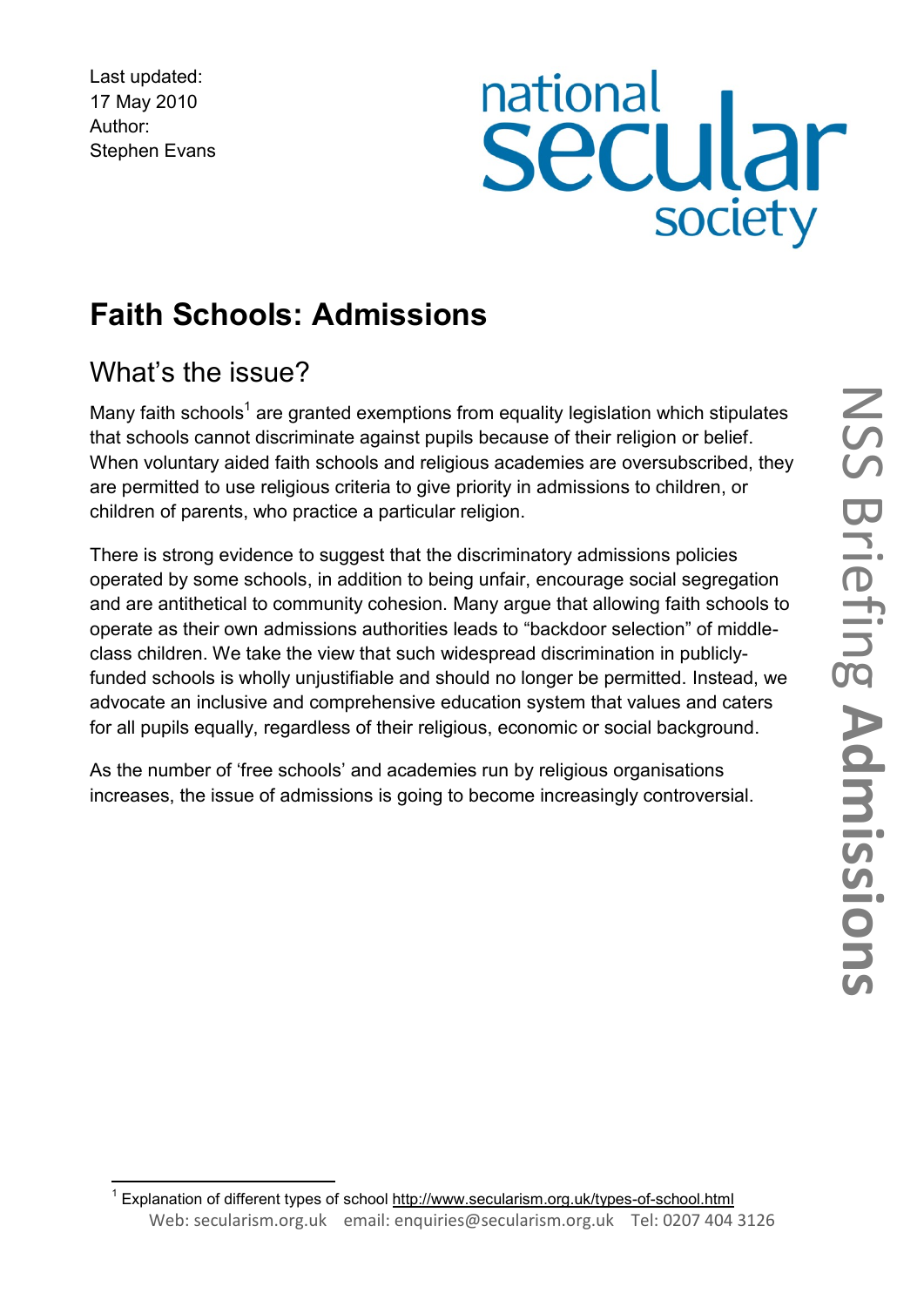# Victims of religious discrimination

Admissions policies in many faith schools are often biased against local children whose parents are non-religious or of the "wrong" religion, even though they live within the catchment areas. This means many parents are unable to send their children to the most appropriate school for their needs. What follows is typical of the correspondence we receive on this issue, and serves to illustrate that such discrimination creates real victims:

*"We are non-religious parents of a 3 year old child that will be attending primary school from September 2010. There are only four schools in the immediate catchment area and of these, three are faith schools who take pupils based on their religious beliefs or church membership. As this is our first child, we were unaware that we would be excluded from certain schools based on religion but feel strongly that religion should be kept separate from education. All three of the faith schools have 'outstanding' Ofsted reports and because of this are always oversubscribed whilst the non-faith school offers a lower standard of education. We are only 100m from the nearest school, which happens to be a faith school, and as such we assumed that we would have a good chance of our daughter attending. However, this seems unlikely purely because of our religious beliefs"*

We are unaware of any other area of policy where blatant religious discrimination of this nature would be permitted, particularly given that the service provided is on such a large scale and at public expense.

For such widespread exemptions to the Equality Act with such widespread application to be justified, there should be compelling evidence of their necessity. However, the justification used by religious organisations – and successive Governments – is that faith schools need control over their admissions in order to preserve their "religious ethos". Even taking this justification as a "given", it is seriously undermined by many faith schools, particularly voluntary controlled schools, being judged by church inspectors have a satisfactory, even outstanding "religious ethos" despite not discriminating in admissions.

Another argument often used for faith schools is that the diversity of provision they offer gives parents the maximum amount of choice within the education system. However, only parents of Christian children receive the greatest choice. Given there is no counterbalancing admission preference for non-Christians in community schools (not that we are advocating that), those who meet or purport to meet the religious school selection criteria have a far greater choice of schools than those who do not. In effect, faith schools that discriminate in admissions on religious grounds limit the provision available to the Christians that aren"t quite pious enough, those that follow minority faiths and, above all, the non-religious<sup>2</sup>. This is because access to

 2 "Parent's anger at school places allocation policy". Surrey Advertiser, May 10 2011 http://www.thisissurreytoday.co.uk/news/Parent-s-anger-school-places-allocation-policy/article-3524913-detail/article.html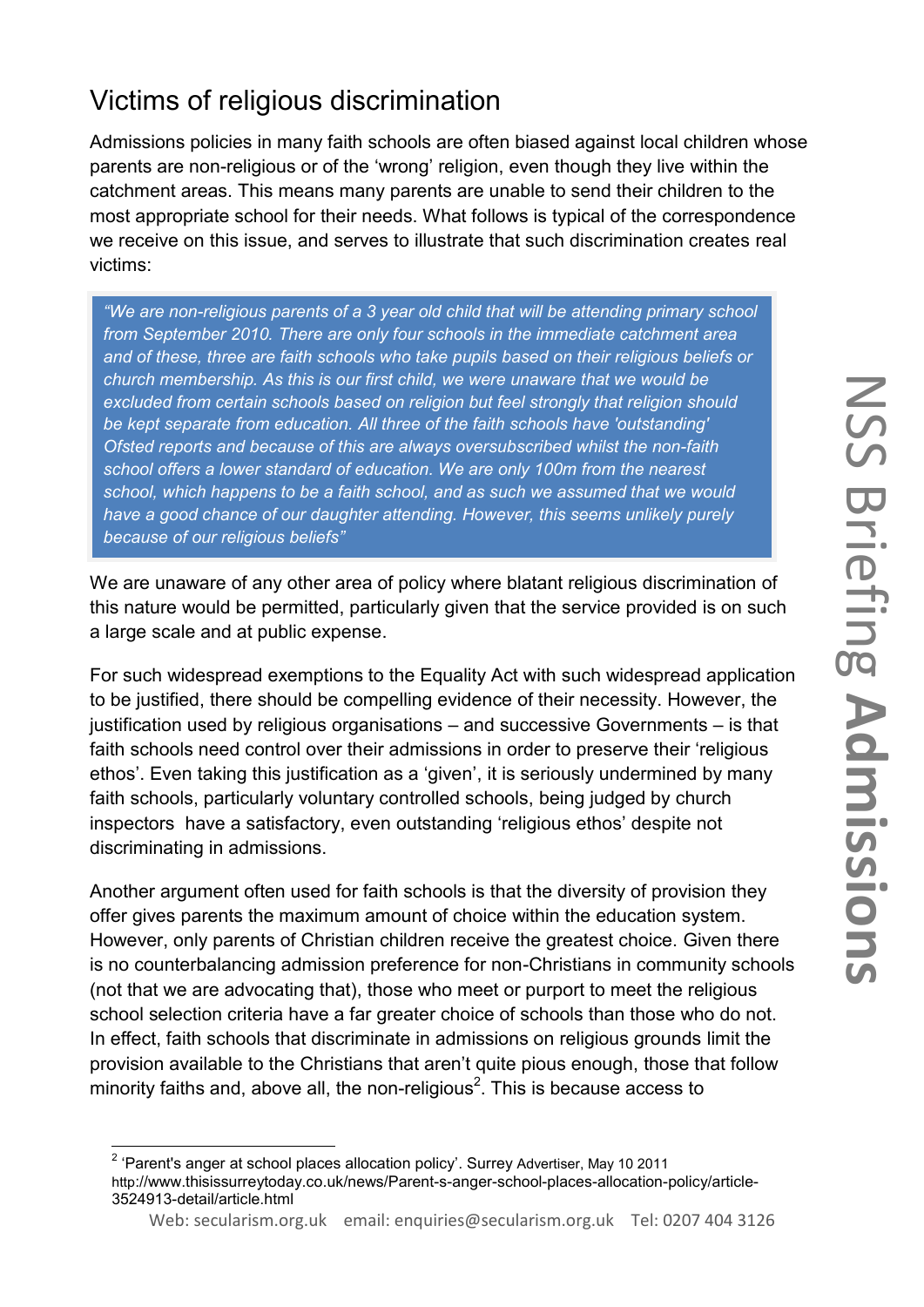community schools is non-discriminatory for both groups, but the religious have greater access to faith schools.

It is widely acknowledged, even by the Prime Minister, that parents frequently feign religious faith<sup>3</sup>, and also attend church (and often contributing to the church financially and practically) when they would not otherwise, in order to secure admission for their children to religious schools. The current system puts such parents under great pressure to dissemble as the only route to secure their children"s admission into local publicly-funded schools<sup>4</sup>. It therefore penalises parents who fail to stoop to deception, or who do not have the time and the means to "play the system" in this way. Given that less than 20% even claim to attend church at least monthly, and such claims are notoriously exaggerated, and the proportion of those who are parents of children at school are likely to be substantially less than the population as a whole  $5$  many parents are inevitably attending church against their will to secure admissions. Of these, only the very keen/desperate will do this, so another consequence of this process is to over-represent aspirant parents, those most likely to have children that will perform above average. This gives such schools an unfair advantage. as do other factors set out below.

#### Selection, Social Segregation and Performance

Many parents believe that faith schools perform better than other state schools and attribute this to the "religious ethos" and discipline of the schools. However, a Report by the House of Commons Library (2009) stated:

*"Recent research on primary schools suggests that performance difference can largely be explained by prior attainment and background. The remaining differences are due to parental self-selection and selection methods used by some faith schools."*

While we accept that some faith schools do perform marginally better, the reason is often because they are not competing on a level playing field. It is clear that the freedom to select pupils based on religious criteria that voluntary aided religious schools enjoy, has a greater impact on the overall difference in performance between faith and non-faith schools than the 'religious ethos' per se. A wealth of evidence now exists to support the claim that discriminatory admissions policies of some faith schools lead to socio-economic segregation.

The Rt Revd John Pritchard, Bishop of Oxford and Chair of the church of England"s board of education has joined the growing chorus of opposition against unfair admissions policies. In an article for the *Times Education Supplement*, he admitted that religious schools only outperform others due to their selection policies and

 3 <http://www.timesonline.co.uk/tol/news/politics/article3234697.ece> and

[http://www.thisislondon.co.uk/standard/article-23817508-muscling-in-on-church-schools-is-just-](http://www.thisislondon.co.uk/standard/article-23817508-muscling-in-on-church-schools-is-just-stealing.do)

[stealing.do](http://www.thisislondon.co.uk/standard/article-23817508-muscling-in-on-church-schools-is-just-stealing.do) *4* <http://www.independent.co.uk/news/education/schools/i-faked-religion-to-find-a-school-2093403.html> and<http://www.guardian.co.uk/education/2010/nov/01/faith-schools-admissions-unfair>

and<http://crerar.standard.co.uk/2010/07/i-dont-want-to-find-god-to-find-a-good-school.html>

<sup>&</sup>lt;sup>5</sup> [http://populuslimited.com/uploads/download\\_pdf-310111-Searchlight-Fear-and-Hope-survey.pdf](http://populuslimited.com/uploads/download_pdf-310111-Searchlight-Fear-and-Hope-survey.pdf) table 58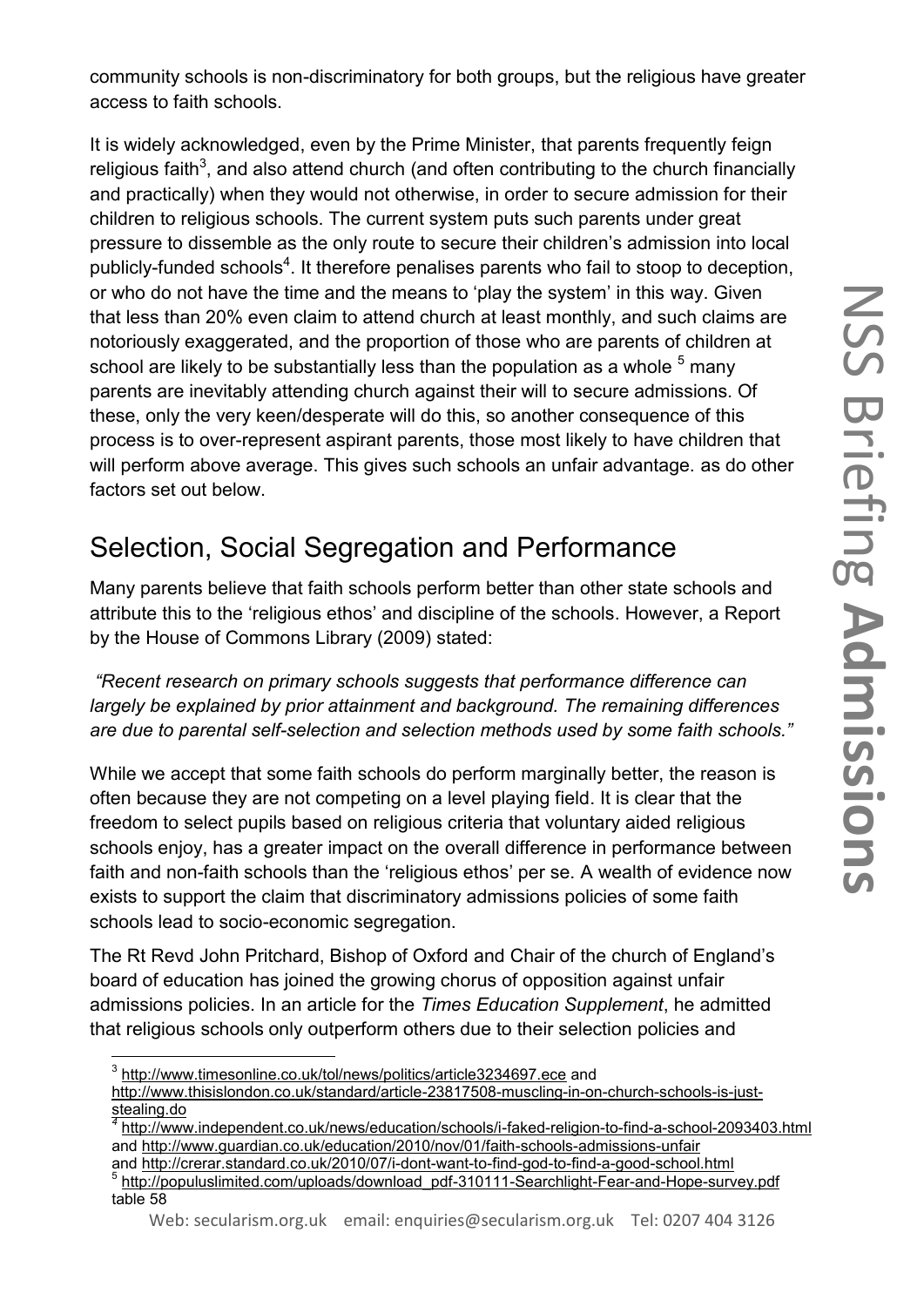suggested that he would like to see Church schools limit the number of reserved places for families from the Church to no more than 10% of the intake<sup>6</sup>. He suggested that CofE schools "*may not get the startling results that some church schools do because of getting some very able children"* but said *"we will make a difference to people's lives".* While this can be welcomed as a step in the right direction, The Bishop has no authority to implement such changes. Indeed, in the same article it was confirmed that there would be no such restrictions in the Church of England guidance to be issued later in the year. We therefore argue that there is a necessity for the state to insist that no publicly funded schools can turn any child away simply because his or her parents have the 'wrong' beliefs.

Research by the London School of Economics in 2009 $^7$  found that most of the apparent advantage of faith school education could be explained by differences between the pupils who attend these schools and those who do not. Further research by the Institute of Education<sup>8</sup> found that faith schools create "social sorting" of children not only along lines of religion, but also class and ability too.

The fact that a smaller proportion of children at faith schools are in receipt of free schools meals<sup>9</sup> offers further evidence that religious based selection, whether intentional or not, results in social segregation of children.

In 2007, Rebecca Allen, of the Institute of Education and Professor Anne West, Professor of Education Policy at the London School of Economics, studied the intake of faith schools across London<sup>10</sup>. Again, their research found that, in general, religious secondary schools in London educated a smaller proportion of pupils eligible for free school meals than non-religious schools and that their intakes were 'significantly more affluent' than the neighbourhoods in which they are located.

The 'Unlocking the Gates' report from Barnados<sup>11</sup> came to very similar conclusions and critisised the School Admissions Code for allowing certain practices, such as complex criteria relating to religious observance, which can discriminate against disadvantaged children.

A paper from The Institute for Public Policy Research (IPPR)<sup>12</sup> recommended that no school should have the ability to apply selection criteria to its pupils. The paper argued that schools have no reason to be their own admissions authorities, other than to select students by ability or socio-economic background"*.* Researchers found that faith schools which were their own admission authorities were ten times more likely to be

**.** 

By Dr Rebecca Allen and Dr Anna Vignoles http://www.secularism.org.uk/uploads/kresearchvignolesfaith-schools-(2).pdf

<sup>6</sup> <http://www.tes.co.uk/article.aspx?storyCode=6078734>

<sup>&</sup>lt;sup>7</sup> Faith Primary Schools: Better Schools or Better Pupils? (2009)

http://papers.ssrn.com/sol3/papers.cfm?abstract\_id=1369835&

 $8$  Can Competition Improve School Standards? The Case of Faith Schools in England (2009)

<sup>9</sup> *Percentage of pupils known to be eligible for free school meals* 

[http://www.publications.parliament.uk/pa/cm200809/cmhansrd/cm090225/text/90225w0009.htm#0902](http://www.publications.parliament.uk/pa/cm200809/cmhansrd/cm090225/text/90225w0009.htm#09022629004812) [2629004812](http://www.publications.parliament.uk/pa/cm200809/cmhansrd/cm090225/text/90225w0009.htm#09022629004812)

<sup>&</sup>lt;sup>10</sup> http://www.leeds.ac.uk/educol/documents/167585.pdf

<sup>11</sup> http://www.barnardos.org.uk/unlocking\_the\_gates.pdf

<sup>&</sup>lt;sup>12</sup> <http://www.ippr.org/publicationsandreports/publication.asp?id=546>

Web: secularism.org.uk email: enquiries@secularism.org.uk Tel: 0207 404 3126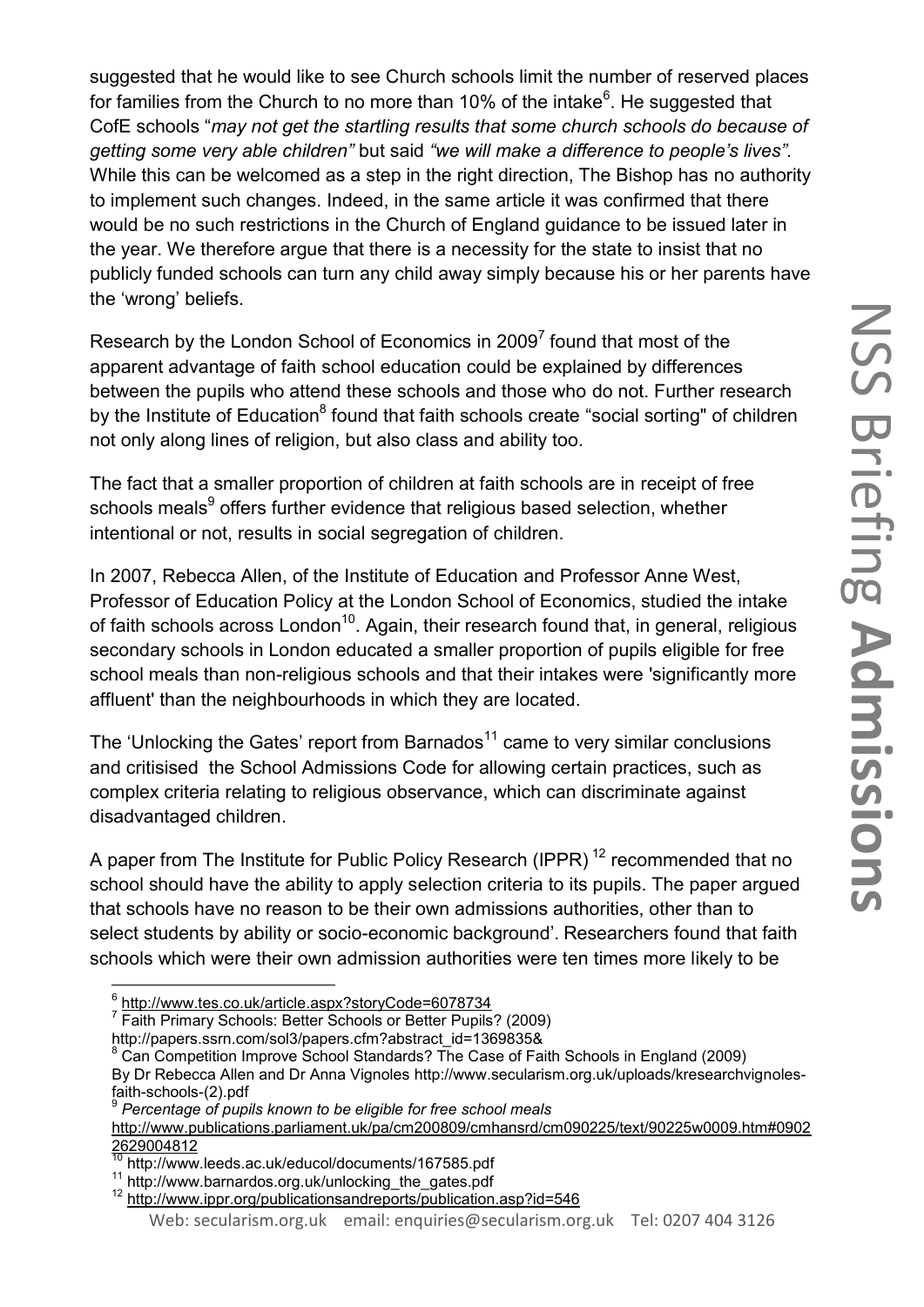highly unrepresentative of their surrounding area than faith schools where the local authority was the admission authority. The IPPR suggested that "letting any school be its own admissions authority is like letting pupils mark their own essays."

Even when adhering absolutely to the admissions code, schools of a religious nature and religiously designated academies have an advantage over their non-religious counterparts because the selection process is much more likely to result in less desirable pupils being screened out – something community schools cannot do. However, it is clear from the research carried out in 2008 by the then Children's Secretary Ed Balls<sup>13</sup>, that some religious schools bend even these privileged rules far more than other schools do.

In Barnet, for example, while only 5 per cent of community schools were found to have breached the code (and this was slightly), over two thirds of schools who were their own admissions authorities (overwhelmingly faith schools) were in breach, most of them seriously. All LEA areas surveyed showed a similar pattern.<sup>14</sup>

Successive annual reports of the Chief Schools" Adjudicator have highlighted that problems are more prevalent in schools that are their own admissions authority. In November 2010, the Chief Schools Adjudicator accused some faith schools of cherrypicking wealthier pupils through points-based systems that benefit families heavily involved in church activities. <sup>15</sup> In February 211, the Chief Schools Adjudicator, Dr Ian Craig, informed the Education Select Committee that almost one-third (45 of the 151) cases that his office ruled on in the previous year related to faith schools that were able to set their own admissions.<sup>16</sup>

It is therefore regrettable that the Education Bill, currently being considered by Parliament, proposes the abolition of local admission forums and weakens the power of the school adjudicator, who will no longer be able to modify school admissions arrangements in response to a complaint. The weakening of the school adjudicator"s powers, particularly when combined with a growth in academies which can have their own admission arrangements, could bring about even more unfairness and social division in the admissions process.

We also regret that the Government has also announced that it is to make the School Admissions Code less prescriptive. It was reported that the Education Secretary Michael Gove told the Jewish Chronicle that once the 50 per cent religiously based admission quota had been reached in a new Jewish free school, the remainder of places could be filled with Jewish children - as long as the admissions board did not enquire about religion.<sup>17</sup> We wonder by what mechanism Michael Gove thinks this could be achieved.

**.** 

<sup>&</sup>lt;sup>13</sup> http://www.telegraph.co.uk/news/uknews/1581480/Ed-Balls-admits-faith-schools-broke-rules.html

<sup>14</sup> http://www.guardian.co.uk/education/2008/apr/02/schools.uk1

<sup>15</sup> <http://www.edexec.co.uk/news/1391/faith-school-admission-policies-criticised/> and http://www.guardian.co.uk/education/2010/nov/01/faith-schools-admissions-unfair

<sup>16</sup> http://www.publications.parliament.uk/pa/cm201011/cmselect/cmeduc/uc782/uc78201.htm

Web: secularism.org.uk email: enquiries@secularism.org.uk Tel: 0207 404 3126 <sup>17</sup> http://www.thejc.com/news/uk-news/36107/gove-free-schools-can-still-be-totally-jewish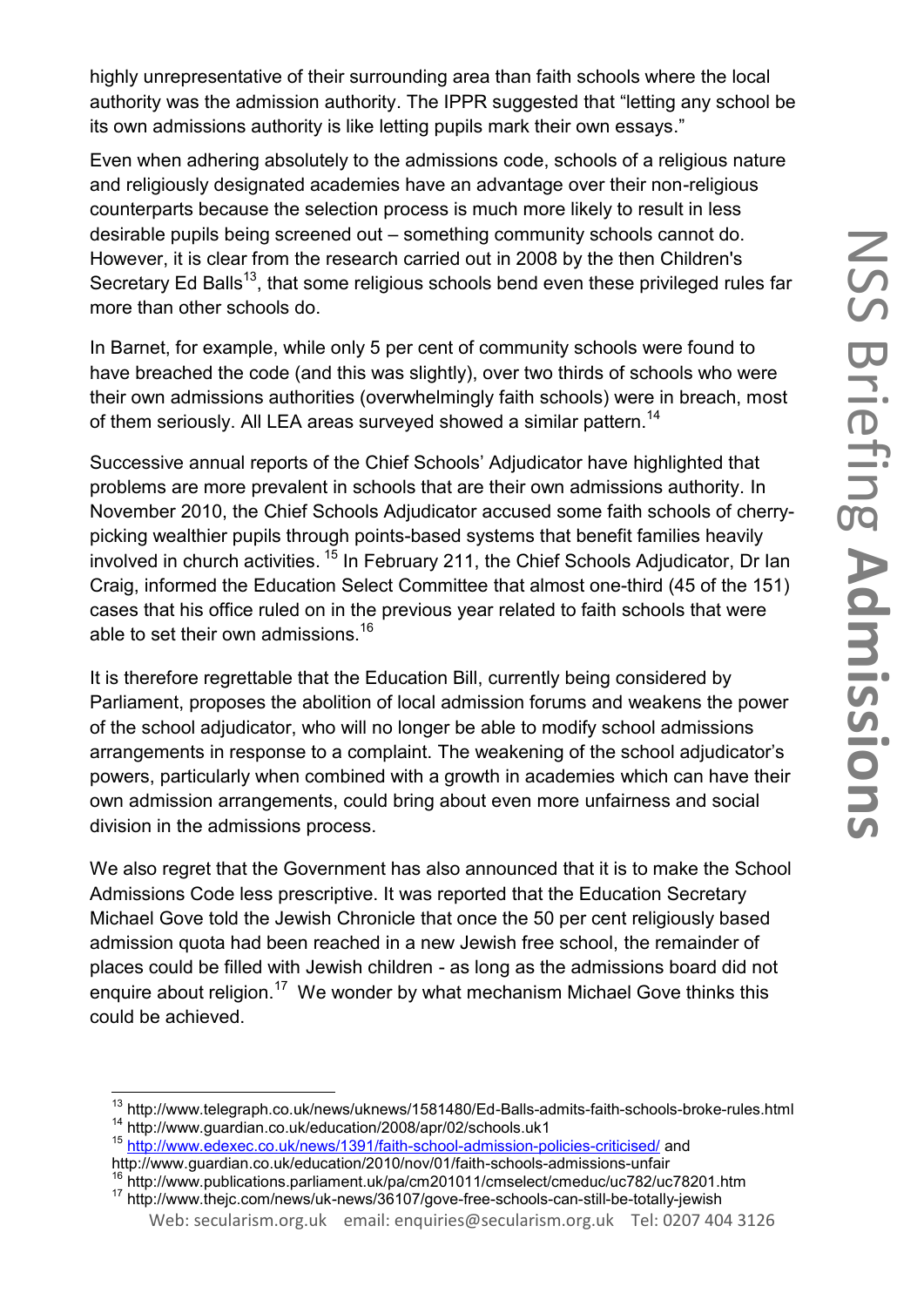# Community Cohesion

It is widely accepted that religiously restrictive admissions policies used by single-faith schools are a threat to community cohesion. The Government acknowledged this in 2006. Following a recommendation in The Cantle Report  $(2001)^{18}$  which followed the race riots in Oldham, Burnley and Bradford, the Government announced plans to ensure 25% of their intake from pupils of other faith backgrounds or those with no religious beliefs. The Government of the day backed down in the face of fierce opposition from religious groups, instead opting to place a "duty to promote community cohesion' on all schools.<sup>19</sup>

A later report, again by Ted Cantle, in 2009 which looked at segregation in Blackburn and Darwen<sup>20</sup> stated that although the cohesion initiatives undertaken in Blackburn's schools in accordance with the duty were "positive" and "imaginative", they were insufficient. The report went on to say the "level of segregation in schools is high, growing and more extensive than the level of residential segregation would suggest." The report said the number of faith schools was a particular issue, pointing out that half the borough's schools are at least partly segregated on religious grounds. The report called on faith schools to "reconsider their admission policies in light of the impact on cohesion".

Another revealing report into faith schools and community cohesion, entitled *Right to Divide? <sup>21</sup>* was published by the independent race equality think-tank, The Runnymede Trust. Their report found that despite the existence of a statutory duty to promote community cohesion since 2007, many faith schools have done very little to engage with community cohesion initiatives. The report recommended that faith schools should value all young people, do more to serve the most disadvantaged and end selection based on faith.

Further criticism followed in 2010 from a former governor of a Church of England school who ran into opposition from colleagues for advocating an open admissions policy. Writing for the Guardian, she said; "I think having a system of state-funded faith schools is actually immoral. We should surely object to how it legitimises discrimination, segregates our children, often fails to embrace the vulnerable with compassion and empowers tiny religious quangos to rule over publicly funded education."<sup>22</sup>

 $\overline{a}$ 

<sup>19</sup> Faith schools quota plan scrapped BBC, 26 October 2006

<sup>&</sup>lt;sup>18</sup> http://image.guardian.co.uk/sys-

files/Guardian/documents/2001/12/11/communitycohesionreport.pdf

<http://news.bbc.co.uk/1/hi/education/6089440.stm>

<sup>&</sup>lt;sup>20</sup> Blackburn with Darwen Baseline Community Cohesion review

http://www.blackburn.gov.uk/upload/doc/090505\_Final\_Blackburn\_Executive\_Summary\_12E.doc  $21$  Right to Divide? (2008)

http://www.runnymedetrust.org/uploads/publications/pdfs/RightToDivide-2008.pdf

 $^{22}$  A rather unchristian school admissions policy? Guardian, 20 September 2010.

http://www.guardian.co.uk/education/2010/sep/20/faith-schools-governor